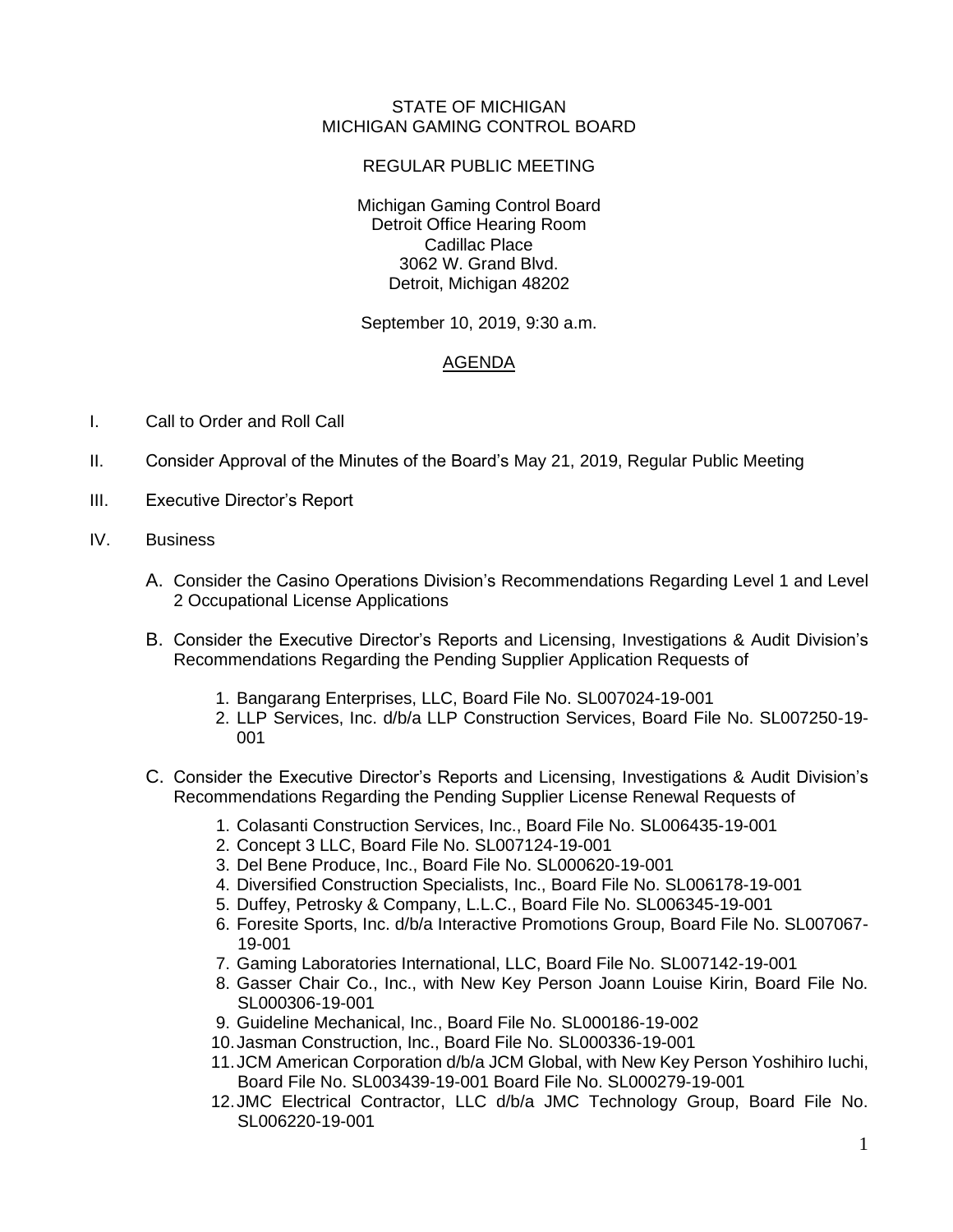- 13.Kimprint, Inc. d/b/a Progressive Printing, Board File No. SL003439-19-001
- 14.MarxModa, Inc., Board File No. SL004043-19-001
- 15.Orion Waterproofing, Inc. d/b/a Orion Restoration and Waterproofing, Inc., Board File No. SL000200-19-001
- 16.Premier Services Group, LLC, Board File No. SL000833-19-001
- 17.Surveillance Systems Integration, Inc. d/b/a Surveillance Systems Incorporated, Board File No. SL005426-19-001
- 18.Turner Electrical Services, LLC, Board File No. SL004876-19-001
- 19.Unique Linen Services, Inc., Board File No. SL001490-19-001
- 20.Wolverine Mailing, Packaging, Warehouse, Inc. d/b/a Wolverine Solutions Group, Board File No. SL000565-19-001
- D. Consider the Licensing, Investigations & Audit Division's Recommendation Regarding Suitability of New Key Person of Supplier Licensee Ainsworth Game Technology Limited
	- 1. Bartholomaus Czapkiewicz, Board File No. SL005155-19-001
- E. Consider the Casino Operations Division's Recommendation Regarding the Acknowledgements of Violation of Casino Licensee
	- 1. Detroit Entertainment, L.L.C. d/b/a MotorCity Casino, Board File Nos. CDA-2019-1 and CDA-2019-3
- F. Consider the Casino Operations Division's Recommendation Regarding the Acknowledgement of Violation of Supplier Licensee
	- 1. Incredible Technologies, Inc., Board File No. SDA-2019-0009
- G. Consider the Executive Director Report and Licensing, Investigations & Audit Division's Recommendation Regarding the Pending Casino License Renewal of MGM Grand Detroit, LLC with New Key Persons Keith Arlyn Meister and Cameron Scott Steinagel, Board File No. MGM-19-02
- H. Consider the Executive Director Report and Licensing, Investigations & Audit Division's Recommendation Regarding the Pending Casino License Renewal of Detroit Entertainment, LLC, d/b/a MotorCity Casino, Board File No. MCC-19-01
- I. Consider the Executive Director Report and Licensing, Investigations & Audit Division's Recommendation Regarding the Pending Casino License Renewal of Greektown Casino, LLC, Board File No. GTC-19-02
- J. Consider the Licensing, Investigations & Audit Division's Recommendation Regarding the Pending Withdrawal Request of
	- 1. Gemellaro Systems Integration, Inc., Board File No SL004418-19-001
- K. Consider the Casino Operations Division's Recommendation Regarding Occupational Licensee Proposal for Decision of
	- 1. LaRoi Davis, Board File No. ODA-2019-01
	- 2. Donald Thaxton, Board File No. ODA-2019-10